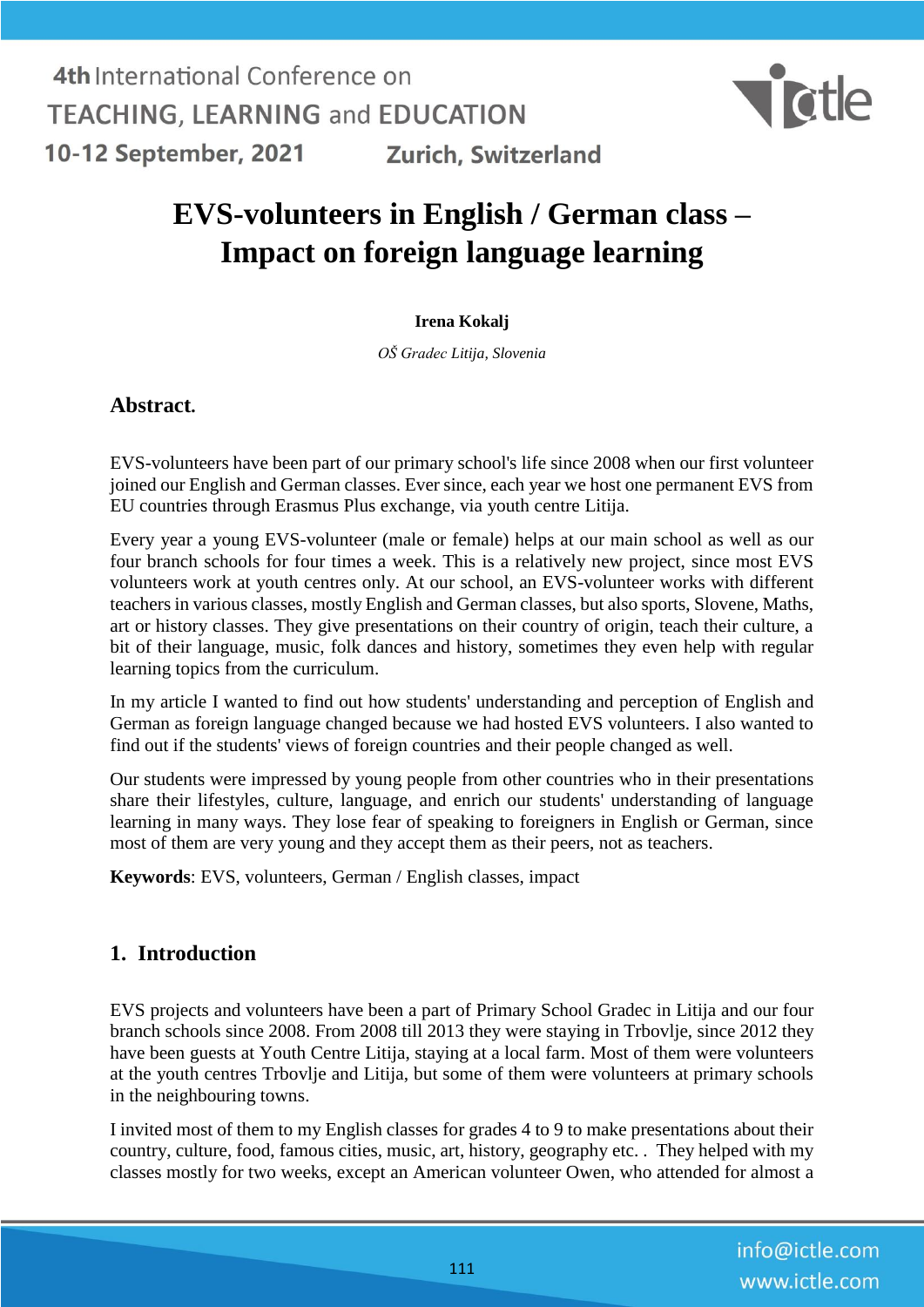

month. Another exception were 'daily' volunteers who usually worked at a Youth Centre and only came to our school on one occasion. I have hosted them in my classes since 2011.

Colleague German teachers at our main school had German volunteers with all their German classes on a daily basis. They helped them as assistants for class activities, group work, conversation exercises and reading. Sometimes volunteers also helped in the Extended Stay Classes, where they talked to the children and played with them as part of CLIL project. At our branch school at Vače not many students learn German, so I had them only a few times in German classes, but mainly in English.

Occasionally other subjects and other teachers also joined in - as for example Slovene, Art, Music, Maths and History classes.

EVS volunteers also enriched community life of towns Litija, Šmartno pri Litji and Gabrovka. At the Youth Centre Litija various events, multimedia workshop, animation workshop, DIY workshops, gardening workshops and presentations were successfully organized by them. (Martel)

I wanted to explore the influence these young EVS volunteers have had on our students and their understanding of foreign languages, especially English and German. I explored what personal qualities of EVS volunteers were important to students. I was also seeking answers on how this project changed our students' wishes of travelling to native countries of our EVS volunteers and if they themselves wanted to become a volunteer in the future.

### **2. Method and results**

### **2.1 Method**

I focused my research on a voluntary questionnaire for my students, consisting of 11 questions that I drafted myself in June of 2019. Due to covid crisis we did not have any volunteers in 2021, so the answers refer to previous ones. Since I am a foreign language teacher at Branch Primary School Vače, only those students were included in the questionnaire. Out of 77 students from grades 4 to 9 (aged  $10 - 15$ ), 63 participated. Younger children met only some of the volunteers, the older ones met most of them, so their answers were limited to those volunteers they knew.

The survey consisted of two sheets of paper. On the first there was a table with pictures and names of EVS volunteers, so that children would remember them and write their names correctly. The list included 10 EVS volunteers from Germany, Ireland, the USA, Austria, Italy, Spain and France.

On the second sheet there were 11 questions; some were Yes / No – questions, some were openended-questions. Students answered those as follows in the Results bellow.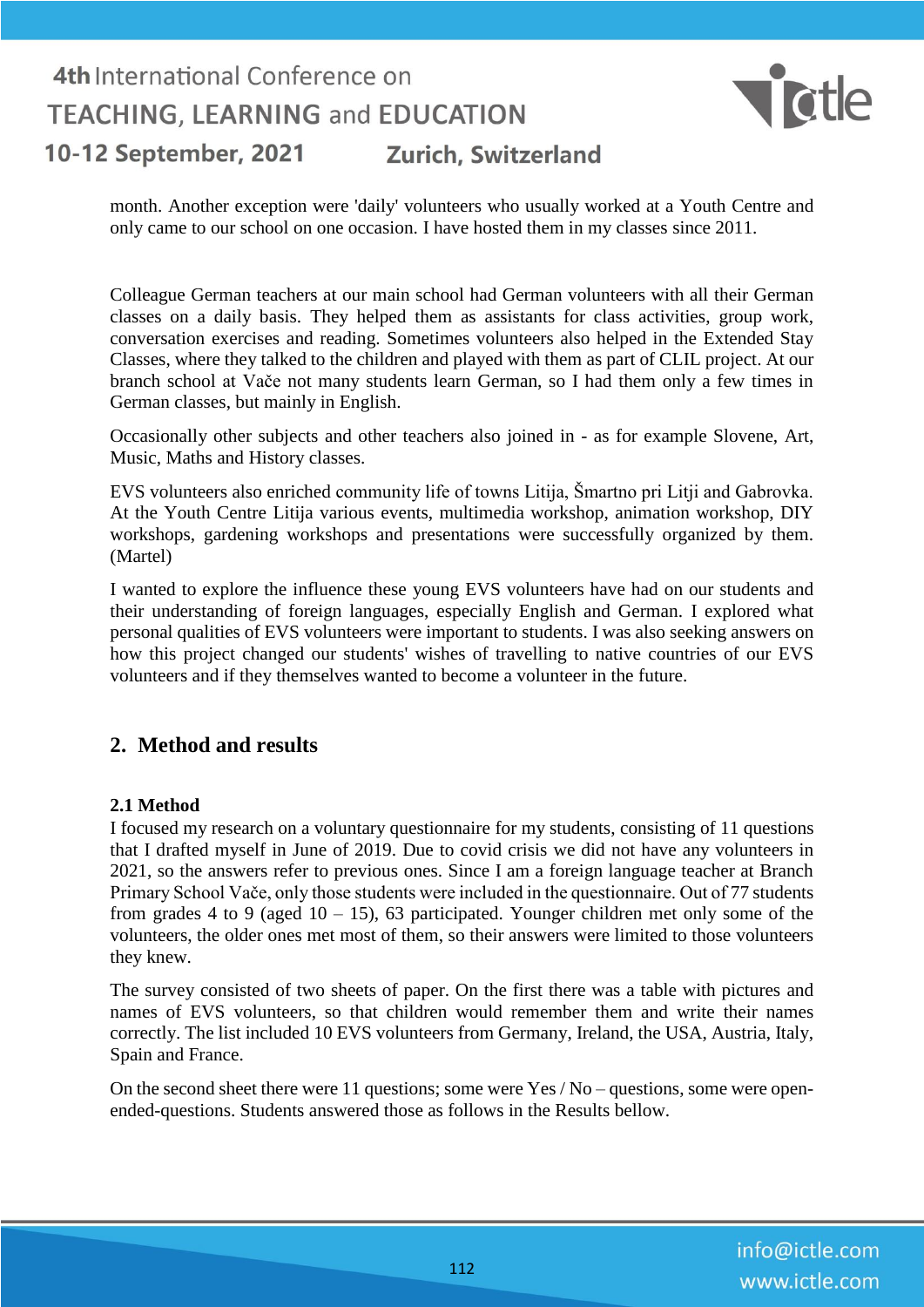# 4th International Conference on **TEACHING, LEARNING and EDUCATION** Zurich, Switzerland 10-12 September, 2021



### **2.2 Results**

As previously mentioned, out of 77 students from grades 4 to 9 (aged  $10 - 15$ ), 63 answered the questionnaire, that makes 81,8%. The rest did not want to participate. In grade 4 there were 9/11 participants, in grade 5 12/15, in grade 6 13/17, in grade 7 11/12, in grade 8 9/13 and in grade 9 9/9 participants.

Students' replies are given in the tables bellow, one table for each question.

*Table 1: Question 1 on EVS volunteers*

|         | Question 1. Which of the EVS volunteers do you remember best and why?   |
|---------|-------------------------------------------------------------------------|
| Grade 4 | 9 x Anja W.:                                                            |
|         | $-2x$ She was very nice.                                                |
|         | -2x She smiled a lot.                                                   |
|         | -2x She was the latest EVS at our school.                               |
|         | -1x She comes from Germany, the same as my friend.                      |
|         | -1x She made interesting presentations.                                 |
|         | -1x I liked her pink hair.                                              |
| Grade 5 | 6 x Anja W.:                                                            |
|         | $-2x$ She was very friendly.                                            |
|         | $-2x$ She smiled a lot.                                                 |
|         | -2x She was the latest EVS at our school.                               |
| Grade 6 | 8 x Anja W.:                                                            |
|         | -3x She made interesting presentations.                                 |
|         | $-2x$ She smiled a lot.                                                 |
|         | -2x She was the latest EVS at our school.                               |
|         | -1x I liked her favourite music.                                        |
| Grade 7 | $11 x$ Owen M.:                                                         |
|         | -4x His presentations were very interesting.                            |
|         | -3x He made great introduction of Hawaii.                               |
|         | $-2x$ He wanted to talk to us during breaks / at the canteen.           |
|         | -1x We saw him a lot (i.e. 25 classes).                                 |
|         | -1x He introduced us typical American food, animals and holiday making. |
| Grade 8 | 8 x Owen M.:                                                            |
|         | -4x He had great presentations of his walking journeys.                 |
|         | -1x He wanted to learn Slovene.                                         |
|         | -1x He made us laugh.                                                   |
|         | -1x His way towards Slovenia was fascinating.                           |
|         | -1x I was never bored in class.                                         |
|         | 1 x Connor D.:                                                          |
|         | -1x I liked his presentation.                                           |
| Grade 9 | 9 x Owen M.:                                                            |
|         | - 5x He gave the best presentation of his walking journeys.             |
|         | -1x He very interestingly presented his first visit to Slovenia.        |
|         | -1x He prepared very interesting video presentations.                   |
|         | -1x He had the most interesting biography.                              |
|         | -1x He was very relaxed.                                                |

*Source: Questionnaire conducted by me*

*Table 2: Question 2 on EVS volunteers*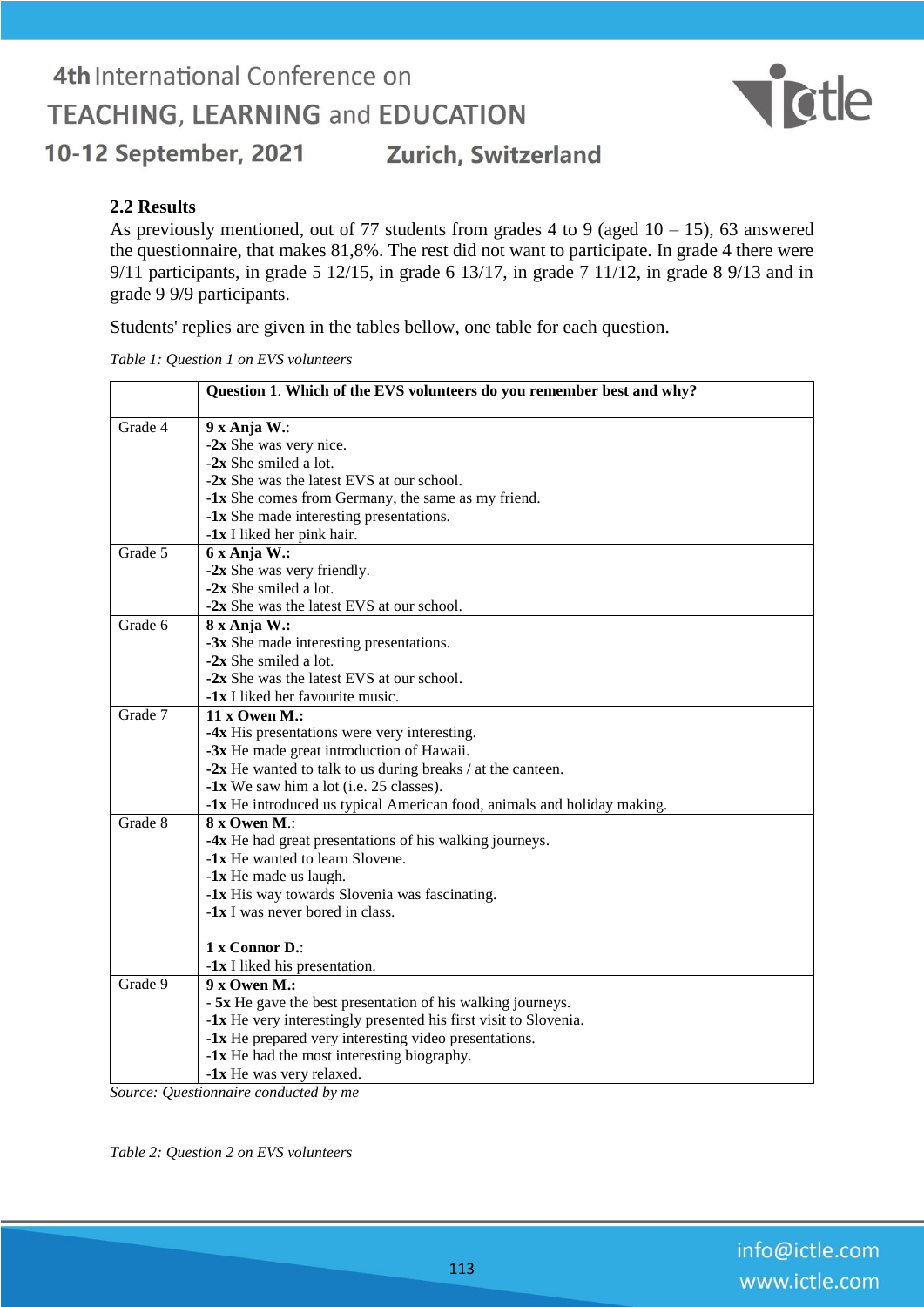

|         | Question 2. Which personal characteristics did you like the best with this EVS volunteer or |
|---------|---------------------------------------------------------------------------------------------|
|         | volunteers in general?                                                                      |
| Grade 4 | $-4x$ fun.                                                                                  |
|         | $-2x$ witty                                                                                 |
|         | -2x liked talking to us                                                                     |
|         | -1x speaks many foreign languages                                                           |
| Grade 5 | $-5x$ fun                                                                                   |
|         | $-3x$ friendly                                                                              |
|         | $-2x$ a native speaker                                                                      |
|         | -1x likes recording and editing videos                                                      |
|         | -1x speaks clearly                                                                          |
| Grade 6 | -4x friendly                                                                                |
|         | $-2x$ interesting                                                                           |
|         | -2x a sports person                                                                         |
|         | -2x likes hiking                                                                            |
|         | $-2x$ is a native speaker                                                                   |
|         | -1x likes drawing                                                                           |
| Grade 7 | -6x friendly                                                                                |
|         | -2x likes hiking                                                                            |
|         | $-2x$ fun                                                                                   |
|         | $-2x$ positive                                                                              |
|         | -1x prepared to answer all our questions, including »stupid« ones                           |
| Grade 8 | $-4x$ friendly                                                                              |
|         | $-2x$ interesting personality                                                               |
|         | $-2x$ witty                                                                                 |
|         | $-1x$ daring (pink hair!)                                                                   |
| Grade 9 | $-3x$ fun                                                                                   |
|         | $-3x$ native speaker                                                                        |
|         | -3x adventurous                                                                             |

*Source: Questionnaire conducted by me*

*Table 3: Question 3 on EVS volunteers*

|         | Question 3. Is there anything that you didn't like about EVS volunteers?                            |
|---------|-----------------------------------------------------------------------------------------------------|
| Grade 4 | $-4x$ nothing                                                                                       |
|         | $-2x$ he/she spoke English only                                                                     |
|         | $-2x$ I did not understand him/her                                                                  |
|         | $-1x$ he has a shaven-head                                                                          |
| Grade 5 | -8x nothing                                                                                         |
|         | $-2x$ he/she is very shy and silent                                                                 |
|         | $-2x$ he/she doesn't say much                                                                       |
| Grade 6 | $-12x$ nothing                                                                                      |
|         | $-1x$ he/she looks like he/she doesn't want to be here                                              |
| Grade 7 | $-9x$ nothing                                                                                       |
|         | <b>-2x</b> when they don't say much, and we don't have many questions, then there's an awkward      |
|         | situation                                                                                           |
| Grade 8 | $-8x$ nothing                                                                                       |
|         | -1x he/she talks too much about his/her personal life, but too little about their country of origin |
| Grade 9 | $-4x$ nothing                                                                                       |
|         | $-3x$ he/she speaks too silently                                                                    |
|         | $-2x$ their presentation was not interesting                                                        |

*Source: Questionnaire conducted by me*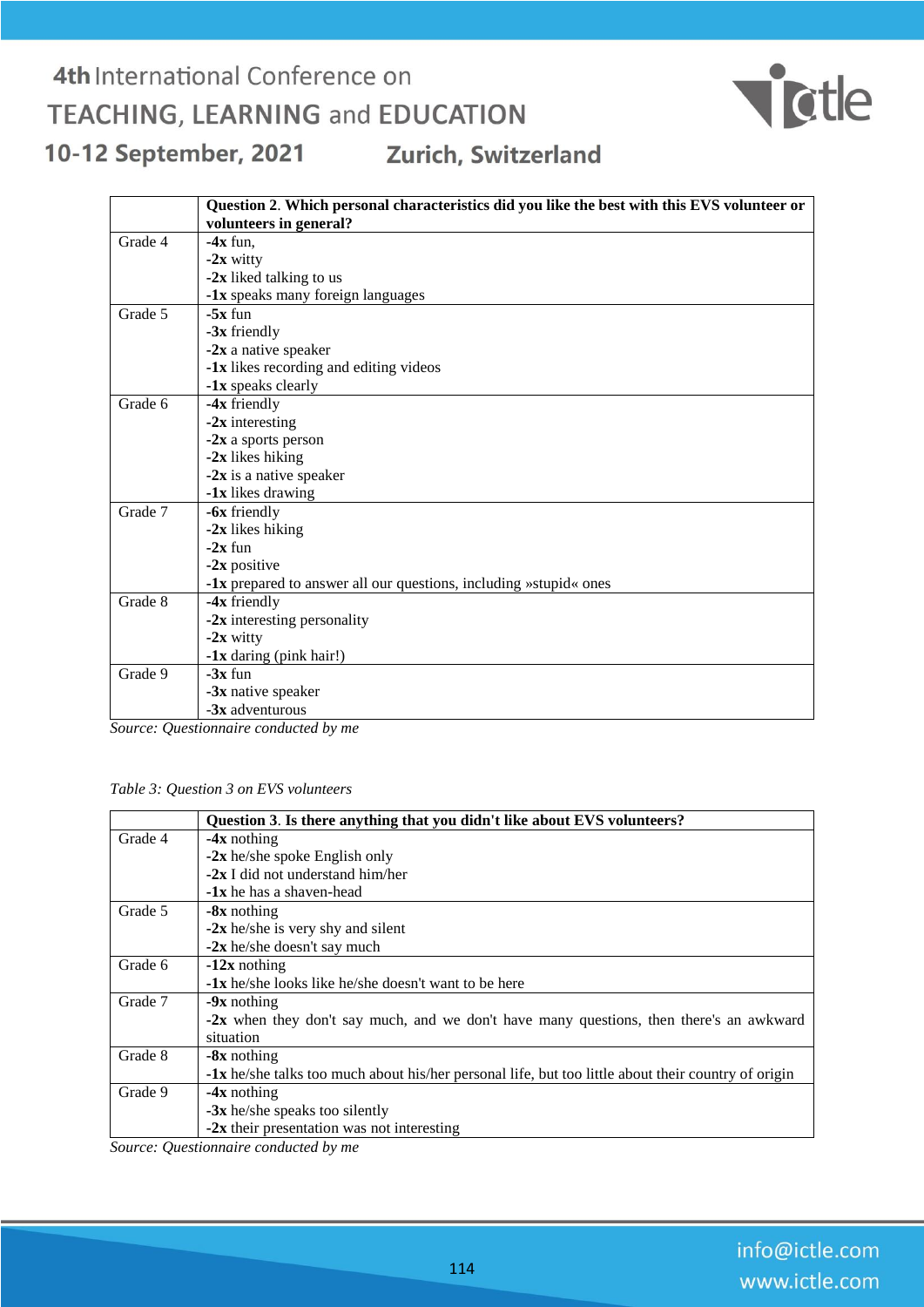

*Table 4: Question 4 on EVS volunteers*

|         | Question 4. What do you find most interesting in learning about a new culture, a country, |
|---------|-------------------------------------------------------------------------------------------|
|         | a foreign language?                                                                       |
| Grade 4 | $-5x$ exploring new places with his / her presentations / pictures                        |
|         | $-3x$ he/she speaks many foreign languages                                                |
|         | $-1x$ nothing                                                                             |
| Grade 5 | -4x meeting foreigners                                                                    |
|         | $-4x$ exploring new places with his / her videos                                          |
|         | $-3x$ a new language (German)                                                             |
|         | -1x a library in Germany                                                                  |
| Grade 6 | -5x exploring new places with his/her presentations/pictures                              |
|         | -5x to learn new words in English/German                                                  |
|         | $-3x$ to learn that other countries are so beautiful and interesting                      |
| Grade 7 | <b>-5x</b> to learn how people live in other countries                                    |
|         | -4x to learn differences between Slovenia and other countries (food, customs, traditions) |
|         | <b>-2x</b> to learn some words similar to Slovene                                         |
| Grade 8 | -5x to learn differences between Slovenia and other countries (food, customs, traditions) |
|         | <b>-2x</b> to learn some words similar to Slovene                                         |
|         | $-2x$ to learn some words in a foreign language                                           |
| Grade 9 | -5x exploring new places with his/her presentations/pictures                              |
|         | $-2x$ to learn differences between cultures                                               |
|         | -1x to learn new things about foreign countries                                           |
|         | <b>-1x</b> to find out there is such a variety of life in one world                       |
|         |                                                                                           |

*Source: Questionnaire conducted by me*

*Table 5: Question 5 on EVS volunteers*

|         | Question 5. Has EVS volunteer's presence positively influenced your knowledge of English       |
|---------|------------------------------------------------------------------------------------------------|
|         | / German? Explain how.                                                                         |
| Grade 4 | -4x Yes, I learnt a lot of new English words.                                                  |
|         | -2x Yes, it was fun speaking in English only.                                                  |
|         | -1x Yes, I want to start reading fairy tales in English now.                                   |
|         | -1x Yes, I learnt a lot of new things.                                                         |
|         | -1x No, because I did not understand a lot.                                                    |
| Grade 5 | -3x Yes, I learnt new words that we would normally not learn in class.                         |
|         | -3x Yes, he/she talked in English and our teacher translated into Slovene.                     |
|         | -3x Yes, we put the words down and learnt a lot.                                               |
|         | -3x Yes, I learnt even some German words.                                                      |
| Grade 6 | <b>-7x</b> Yes, I learnt a lot of new words.                                                   |
|         | -3x Yes, since we talked to him/her during our meals at school and learnt a lot of new words.  |
|         | -3x Yes, I loved their native accent.                                                          |
| Grade 7 | -8x Yes, I learnt a lot of new English words.                                                  |
|         | -3x Yes, since we talked to him/her during our meals at school and learnt a lot of new words.  |
| Grade 8 | -5x Yes, we spoke English only and learnt a lot.                                               |
|         | -3x Yes, I learnt American pronunciation of some words.                                        |
|         | -1x No, since I don't speak English that good.                                                 |
| Grade 9 | -6x Yes, listening to them and talking to them I improved my English / German.                 |
|         | $-2x$ A little bit, since I already knew a lot of things.                                      |
|         | -1x My English was very good before, so he/she did not influence it. But I learnt a few German |
|         | words.                                                                                         |
|         | $\mathbf{1}$ $\mathbf{1}$                                                                      |

*Source: Questionnaire conducted by me*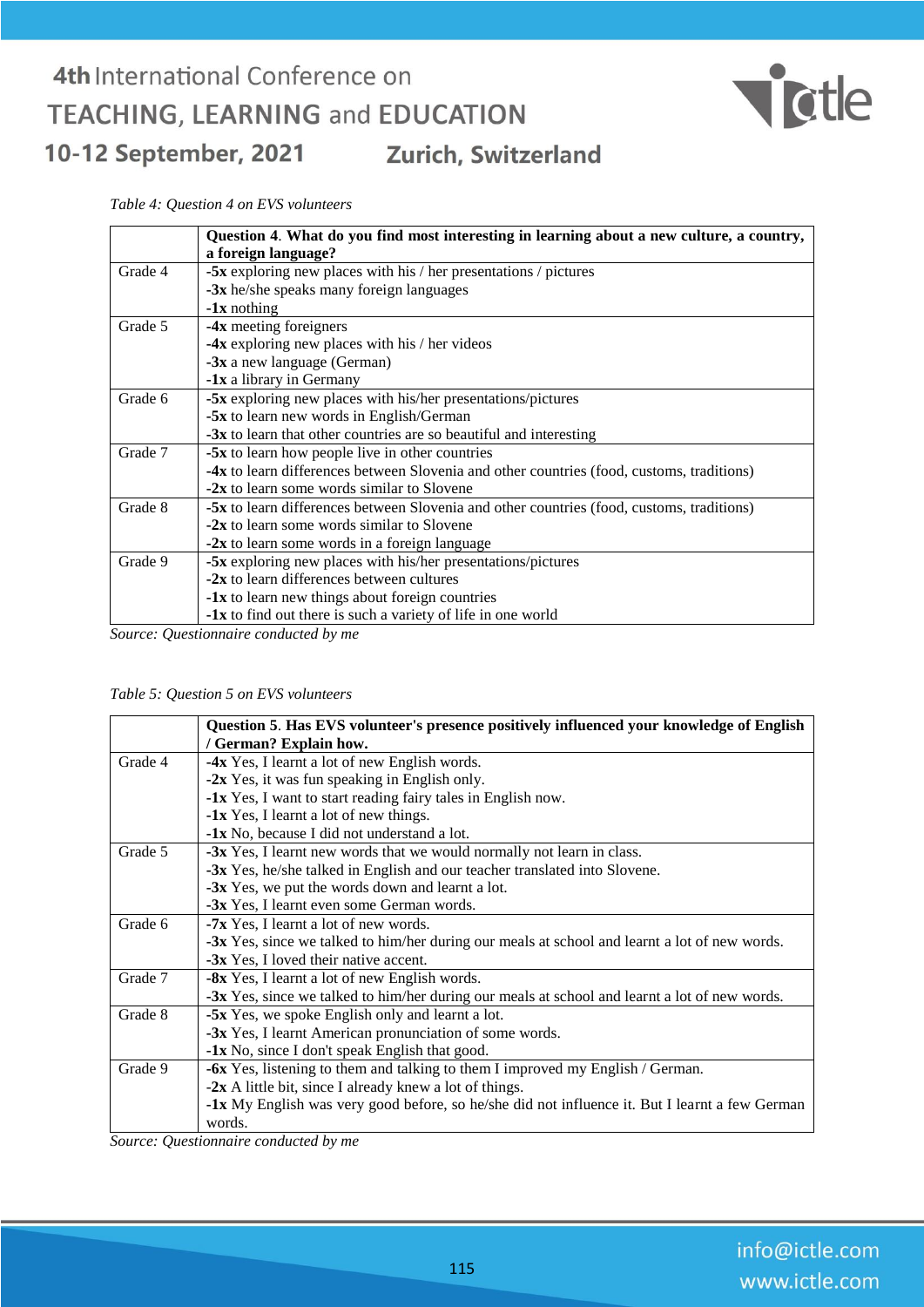

#### *Table 6: Question 6 on EVS volunteers*

|         | Question 6. Has EVS volunteer's presence positively influenced your attitude towards a<br>foreign language? Which language? |
|---------|-----------------------------------------------------------------------------------------------------------------------------|
| Grade 4 | -9x Yes, it positively influenced my attitude towards English. Now I can see it is very useful.                             |
| Grade 5 | -12x Yes, it positively influenced my attitude towards English.                                                             |
| Grade 6 | -13x Yes, it positively influenced my attitude towards English.                                                             |
|         | -2x Yes, it positively influenced my attitude towards Spanish.                                                              |
| Grade 7 | -11x Yes, it positively influenced my attitude towards English.                                                             |
| Grade 8 | -9x Yes, it positively influenced my attitude towards English.                                                              |
|         | -3x Yes, it positively influenced my attitude towards German.                                                               |
| Grade 9 | -9x Yes, it positively influenced my attitude towards English.                                                              |
|         | -4x Yes, it positively influenced my attitude towards German.                                                               |

*Source: Questionnaire conducted by me*

#### *Table 7: Question 7 on EVS volunteers*

|         | Question 7. Has EVS volunteer's presence influenced your opinion about members of a                |
|---------|----------------------------------------------------------------------------------------------------|
|         | foreign nation? How? Explain.                                                                      |
| Grade 4 | -5x Yes. They were all friendly.                                                                   |
|         | $-4x$ No.                                                                                          |
| Grade 5 | -12x Yes, I believed Germans were evil, but our German EVS volunteers were all friendly.           |
|         |                                                                                                    |
| Grade 6 | -12x Yes, relatives told us about WW2 Germans how evil they were, but EVS volunteers were          |
|         | friendly.                                                                                          |
|         | <b>-1x</b> Yes, I believed Germany was very dry and full of rubbish, but volunteers changed this   |
|         | perception.                                                                                        |
| Grade 7 | -10x Yes, it influenced positively since I learnt lots of new things.                              |
|         | -1x No, I haven't had a stereotypical image of foreigners. I only learnt things about them now.    |
| Grade 8 | -9x Yes, I changed my opinion for many nations for better, especially Germans. Now I believe       |
|         | most of them are friendly.                                                                         |
| Grade 9 | -6x Yes, I've always liked foreigners and their experiences before, but now I like them even more. |
|         | $-2x$ Yes, we were able to get to know some of their characteristics.                              |
|         | -1x No, since I do not want to conclude anything. EVS volunteers are only one person, not the      |
|         | whole nation.                                                                                      |

*Source: Questionnaire conducted by me*

#### *Table 8: Question 8 on EVS volunteers*

|         | Question 8. Have you wished for even deeper knowledge about a foreign culture, a foreign<br>language and/or a foreign country? |
|---------|--------------------------------------------------------------------------------------------------------------------------------|
| Grade 4 | $-7x$ Yes.                                                                                                                     |
|         | $-2x$ No.                                                                                                                      |
| Grade 5 | $-10x$ Yes.                                                                                                                    |
|         | $-2x$ No.                                                                                                                      |
| Grade 6 | $-11x$ Yes.                                                                                                                    |
|         | $-2x$ No.                                                                                                                      |
| Grade 7 | $-10x$ Yes.                                                                                                                    |
|         | $-1x$ No.                                                                                                                      |
| Grade 8 | $-8x$ Yes.                                                                                                                     |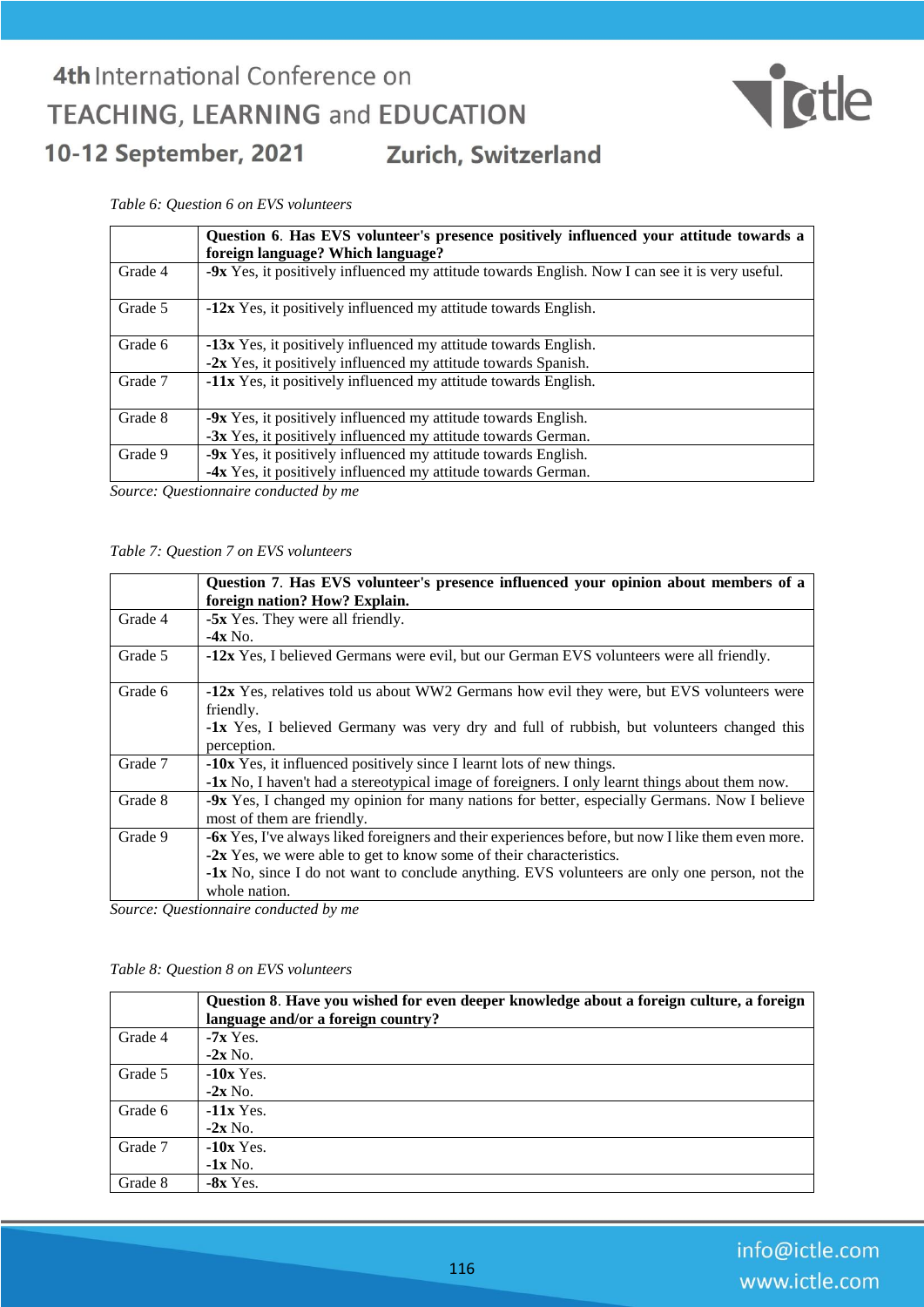

|         | $-1x$ No.                                                                          |
|---------|------------------------------------------------------------------------------------|
| Grade 9 | $-7x$ Yes.                                                                         |
|         | <b>-1x</b> Yes, but I'd like to go on holiday there, not learn about it at school. |
|         | $-1x$ No.                                                                          |
| $\sim$  | $\sim$ $\sim$ $\sim$ $\sim$                                                        |

*Source: Questionnaire conducted by me*

#### *Table 9: Question 9 on EVS volunteers*

|         | Question 9. Are you sometimes bored in class with EVS volunteers? If yes, when?      |
|---------|--------------------------------------------------------------------------------------|
| Grade 4 | 8x No, not at all.                                                                   |
|         | 1x Yes, sometimes when they don't speak clearly.                                     |
| Grade 5 | 10x No, not at all.                                                                  |
|         | $2x$ Yes, often.                                                                     |
| Grade 6 | $11x$ No, not at all.                                                                |
|         | 2x Yes, sometimes when we don't know what else to ask.                               |
| Grade 7 | $9x$ No, not at all.                                                                 |
|         | 2x Yes, when presentations are too long, or topics repeat themselves.                |
| Grade 8 | $7x$ No. not at all.                                                                 |
|         | <b>1x</b> Yes, when they talk too much about themselves and not about their country. |
|         | 1x Yes, when their biographies are too similar.                                      |
| Grade 9 | <b>8x</b> No, not at all.                                                            |
|         | <b>1x</b> Yes, when volunteers' presentations are boring.                            |

*Source: Questionnaire conducted by me*

#### *Table 10: Question 10 on EVS volunteers*

|         | Question 10. Having met EVS volunteer(s) have you wished to visit any foreign countries? |
|---------|------------------------------------------------------------------------------------------|
|         | If, yes, which one?                                                                      |
| Grade 4 | -7x Yes (2x Germany, 2x UK, 1x Spain, 1x Slovenia, 1x Italy)                             |
|         | $-2x$ No                                                                                 |
| Grade 5 | <b>-10x</b> Yes (10x Hawaii, 2x Germany, 1x Ireland, 1x Spain)                           |
|         | $-2x$ No                                                                                 |
| Grade 6 | $-11x$ Yes (11x Hawaii, 5x Germany, 3x Ireland, 2x Spain, 1x UK)                         |
|         | $-2x$ No                                                                                 |
| Grade 7 | -10x Yes (10x Hawaii, 4x Germany, 3x Ireland, 2x Spain, 1x Scotland)                     |
|         | $-1x$ No                                                                                 |
| Grade 8 | -8x Yes (8x Hawaii, 3x Germany, 2x Ireland, 1x Spain, 1x England)                        |
|         | $-1x$ No                                                                                 |
| Grade 9 | -8x Yes (8x Hawaii, 2x Germany, 2x Ireland, 2x Spain)                                    |
|         | $-1x$ No                                                                                 |

*Source: Questionnaire conducted by me*

#### *Table 11: Question 11 on EVS volunteers*

|         | Question 11. Would you like to go abroad as an EVS in the future? If yes, to which country?<br>What would you like to do there? |
|---------|---------------------------------------------------------------------------------------------------------------------------------|
| Grade 4 | $-1x$ I don't know yet.<br>$-4x$ Yes.<br>(To Hawaii - I would represent Slovenia.)<br>$-4x$ No.                                 |
| Grade 5 | $-3x$ Yes.                                                                                                                      |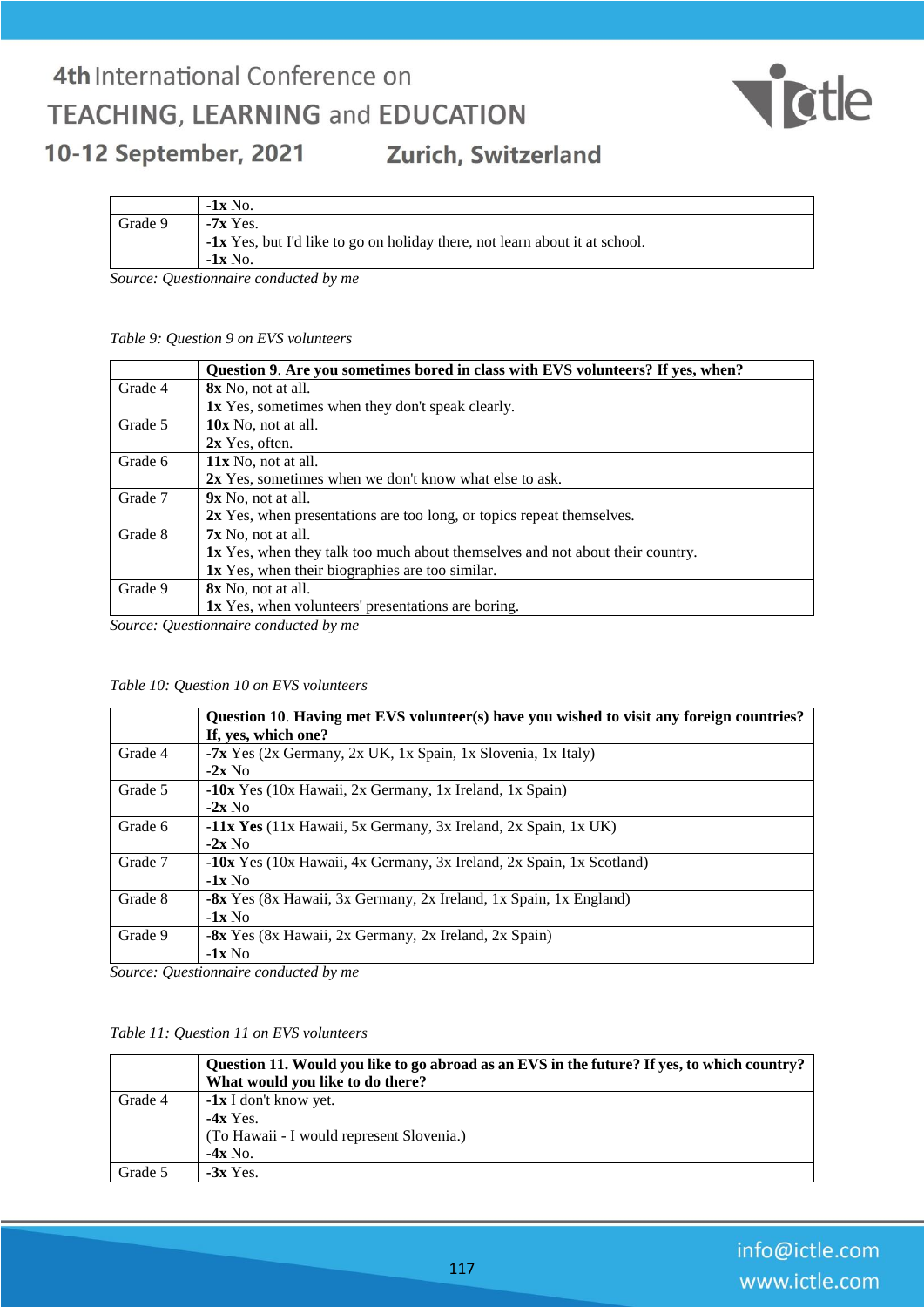

|         | (2x To Hawaii - I would represent Slovenia                                   |
|---------|------------------------------------------------------------------------------|
|         | $1x$ to the UK – I would represent Slovenia)                                 |
|         | $-9x$ No                                                                     |
| Grade 6 | $-3x$ Yes.                                                                   |
|         | $(1x \text{ to Scotland} - I \text{ would represent Slovenia},$              |
|         | 2x To Hawaii – I would represent Slovenia and its culture.)                  |
|         | $-10x$ No                                                                    |
| Grade 7 | -4x Yes. $(2x \text{ To Hawai} - I$ would represent Slovenia and its culture |
|         | $2x$ To Germany – to travel around as a tourist)                             |
|         | $-7x$ No                                                                     |
| Grade 8 | - $2x$ Yes. (1x To Hawaii – I would represent Slovenia and its culture,      |
|         | $1x$ to Germany – to represent myself and Slovenia)                          |
|         | $-7x$ No                                                                     |
| Grade 9 | $-4x$ Yes.                                                                   |
|         | (1x Anywhere, because I'm interested in travelling).                         |
|         | 1x To the USA - teach students about Slovenia (culture, food, language).     |
|         | 1x To the UK - teach students about Slovenia                                 |
|         | 1x to Hawaii - teach students about Slovenia (culture, food, language).      |
|         | $-5x$ No                                                                     |

*Source: Questionnaire conducted by me*

### **2.3 Discussion**

The students' answers proved that EVS volunteers (those who worked as volunteers at our school full time or only came for a day's visit while working at the youth centre) had a prevalently positive impact on their experience of language, foreign countries, students' wishes to travel in the future, or even to become a volunteer themselves.

### **3. Conclusion**

In conclusion we can find that presence of EVS volunteers influenced all students in some way, most of the time. Mostly they remembered two of them by name. Students found most of them to be friendly, witty and fun. Most students found their presentations and lessons on foreign culture, customs, habits, food, geography, music and art interesting. They liked exploring new countries and places by help of pictures, videos and conversations with volunteers. They also learnt a lot of new words in English, and some also in German. A lot of students believed that Germans were some bad people, since their bad reputation from WW2, but now they know they are just usual friendly people. Most students would like to visit Hawaii or Germany. About a third would like to be volunteers themselves. They would like to go to Germany, Hawaii or the UK to represent Slovenia, our language and our culture.

### **References**

Toš, 2021 Martel, unknown